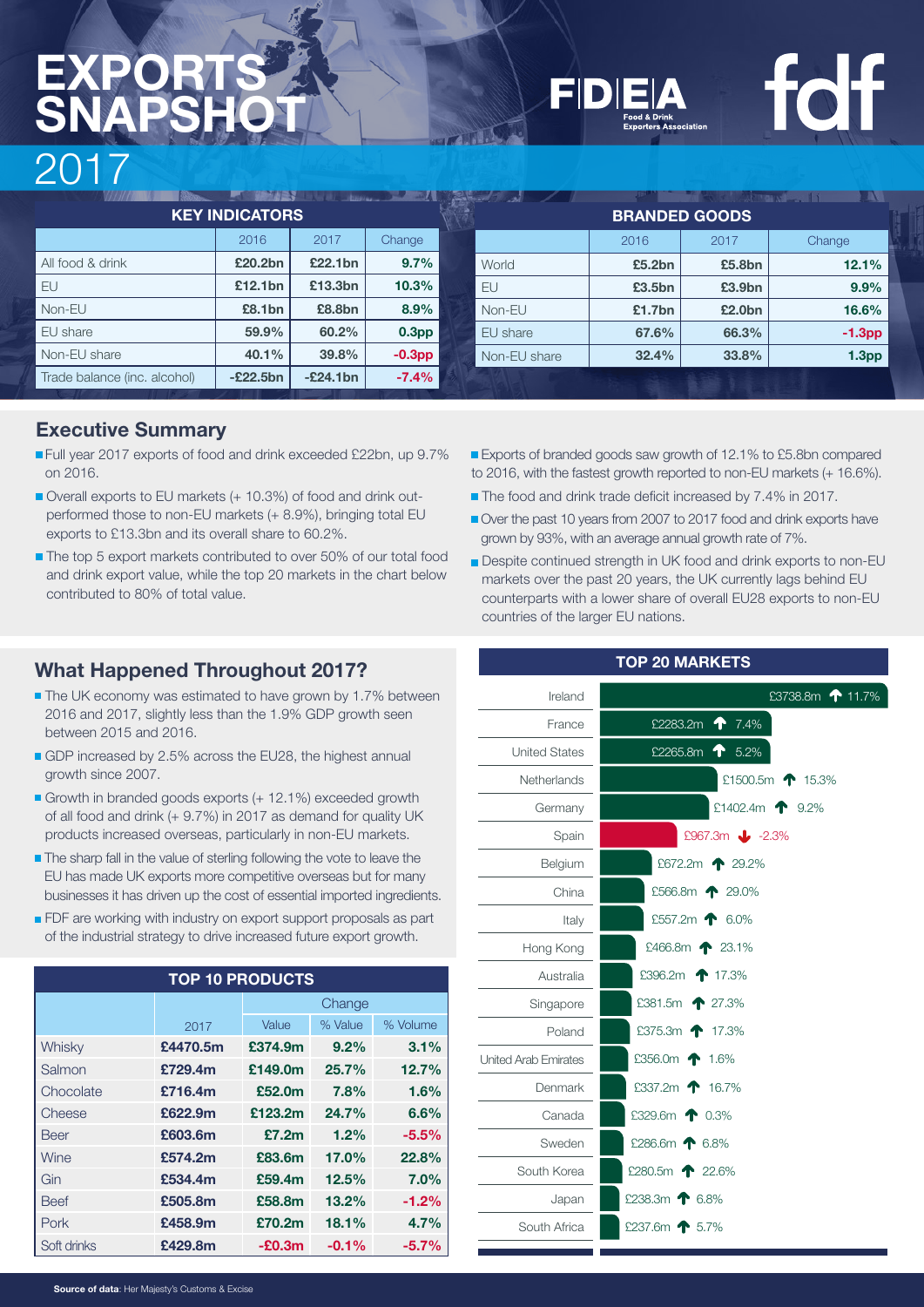**UK FOOD & DRINK EXPORTS (1997-2017)** Non-EU EU27

**1997 1998 1999 2000 2001 2002 2003 2004 2005 2006 2007 2008 2009 2010 2011 2012 2013 2014 2015 2016 2017**

### **BRANDED EXPORT IN FOCUS**

## **FDF Ambition**

 $25.0$ 20.0 15.0 10.0 5.0  $0<sub>0</sub>$ 

**f**bn

- **FDF's industry ambition is to grow exports of branded food** and non-alcoholic drink by a third, from a 2014 baseline, reaching £6bn by 2020.
- Branded goods exports reached £5.8bn in 2017 (up 12.1%), with exports to the EU already surpassing our target of £3.8bn. Strength in export growth to both EU and non-EU highlights that we are on track to reach our target by 2020.
- Based on average annual growth between 2007 and 2017 of 9%, we expect that exports could reach as high as £7.5bn by 2020.





### **Branded Exports**

- Exports of branded food and non-alcoholic drink continued to grow in 2017, with growth in each of the top 10 markets.
- The majority of the top 10 markets for branded goods still consist of EU countries, with these 8 EU markets buying more than half of all branded UK exports.
- The % share of UK exports to the EU fell from 67.6% in 2016 to 66.3% in 2017 as sales to non-EU markets grew faster than to the EU.
- Exports of branded goods increased by 129% overall and by 217% to non-EU markets over the past 10 years.
- **The majority of overall branded exports were made up of food** preparations, animal feed, bread, pastry and cakes.
- The US was the largest non-EU market for branded UK food and non-alcoholic drink followed by Australia, spending £201.8m and £182.6m respectively.

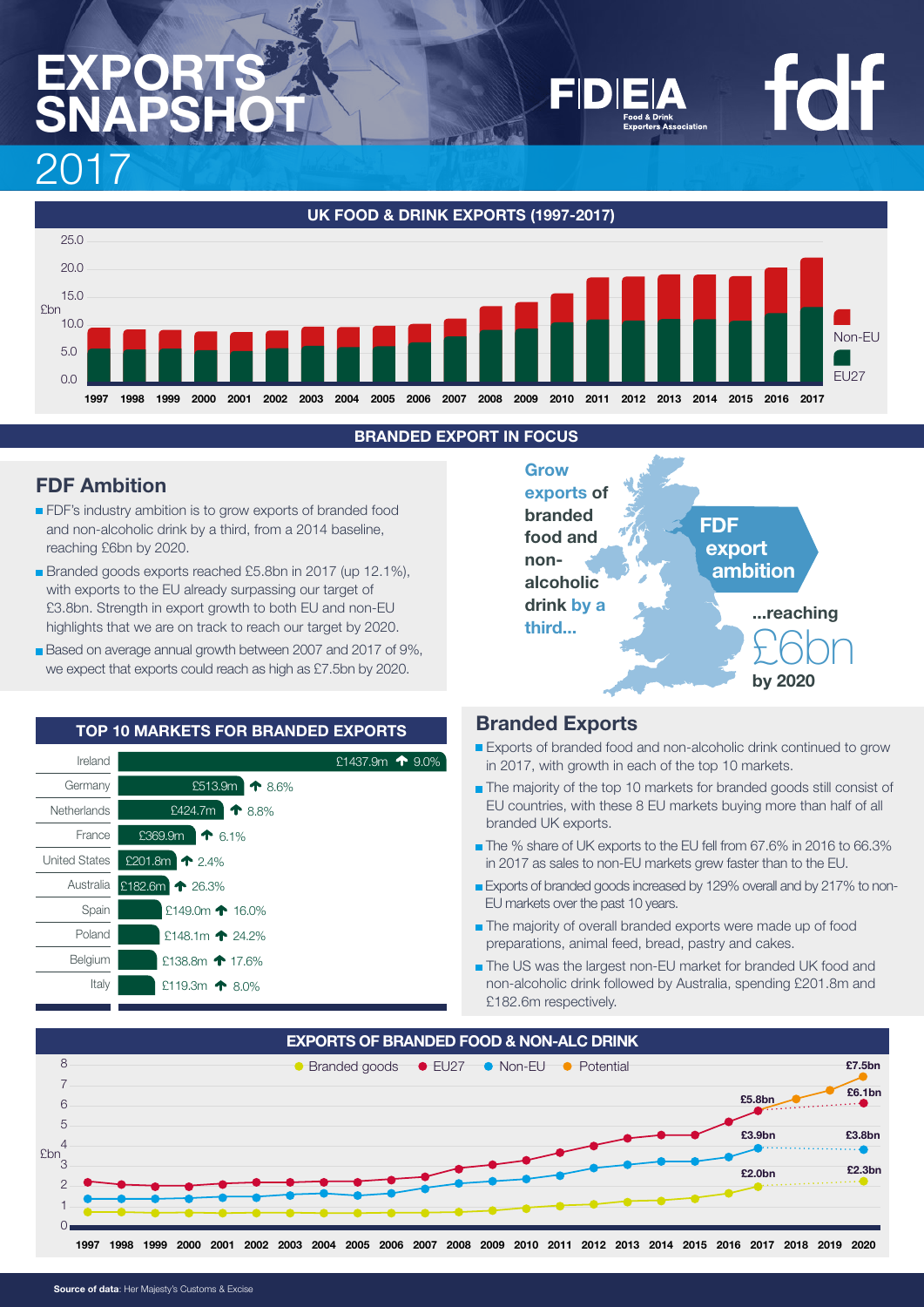**THE US & CHINA IN FOCUS**

## **The US and China**

- The US is the largest non-EU market for UK exports of branded goods worth £201.8m in 2017.
- Within the top 10 products, UK sales of soft drinks to the US were the fastest growing product in 2017, increasing by 24.4%.
- The US imported £1.4bn of UK alcoholic beverages including whisky, gin, beer, wine, vodka and cider.
- China was the fastest growing market in the UK's top 15 exports markets for branded goods, up 40.3% to £118.8m.
- UK exports of branded goods to China have increased by 2823% over the past 20 years and by 1681% over the past ten.
- China was highlighted as one of the top 3 markets that food and drink companies would like to target according to [FDF research](https://www.fdf.org.uk/publicgeneral/FDF-Economic-contribution-Full-report.pdf).



**10 YEAR FOOD & DRINK EXPORT GROWTH TO CHINA**

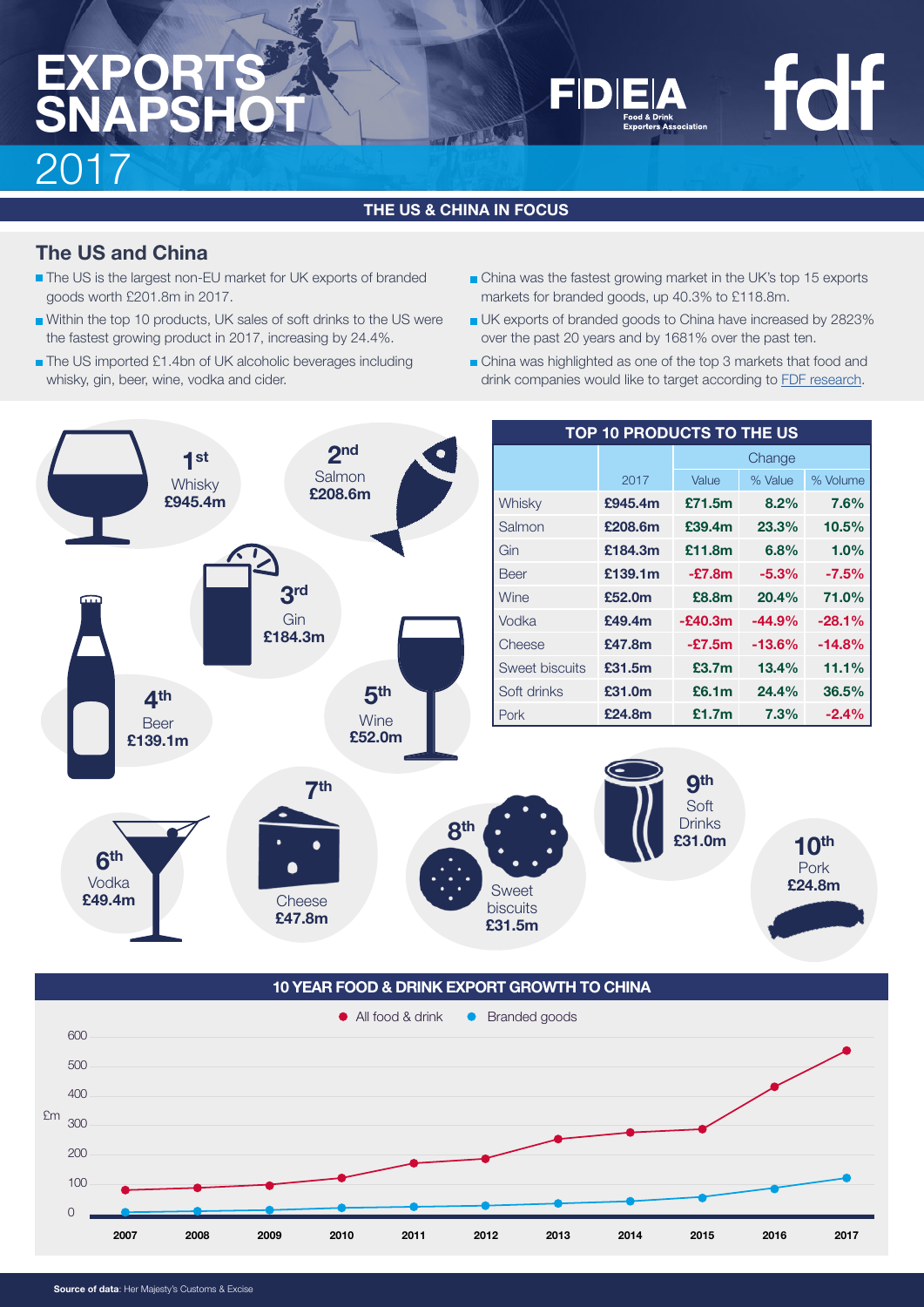### **EU PREFERENTIAL TRADE AGREEMENTS**

- The EU currently has 30+ trade deals with around 60 countries, together they are an important market for UK food and drink exports and supplies of essential imported ingredients.
- It is a priority for the UK food and drink industry that Government ensures continued application of these agreements after the UK leaves the EU.
- Exports to these markets in 2017 were worth £2.3bn and represent more than 10% of all UK food and drink exports.
- **This was collectively higher than the value of food and** drink exports to Spain, Belgium and China combined in 2017, worth £2.2 billion.
- Top 5 products exported to countries within these agreements are whisky, beer, vegetables, chocolate and cheese.
- The top 5 countries with which the EU has preferential trade agreements for UK exports include Canada, South Korea, South Africa, Mexico and Norway.
- Since initial application in July 2011 of the EU-South Korea free trade agreement (FTA), it is one of the the fastest growing market of the top 5 with exports increasing by 51%.



### **TRANS-PACIFIC PARTNERSHIP (TPP)**

 $E = 2017$  value of exports  $% =$  change from the previous year



■ The Trans-Pacific Partnership (TPP) is a free trade agreement involving 11 countries in the Pacific region, including New Zealand, Australia, Brunei Darussalam, Canada, Chile, Japan, Malaysia, Mexico, Peru, Singapore, and Vietnam.

 $% =$  change from the previous year

**foff** 

- Post-Brexit, it has been suggested that the UK could join TPP to secure additional and improved access to these markets, some of which already provide preferential access to UK exporters as signatories to EU trade agreements.
- **UK** food and drink exports to these countries grew by 8.2% to £1.8bn in 2017. Collectively these countries recieved 8% of overall UK food and drink exports.
- This was collectively higher than the value of the UK's fourth largest export market the Netherlands - worth £1.5bn.
- The fastest growing of the top 10 UK product exports to these markets included breakfast cereals, salmon and cakes.